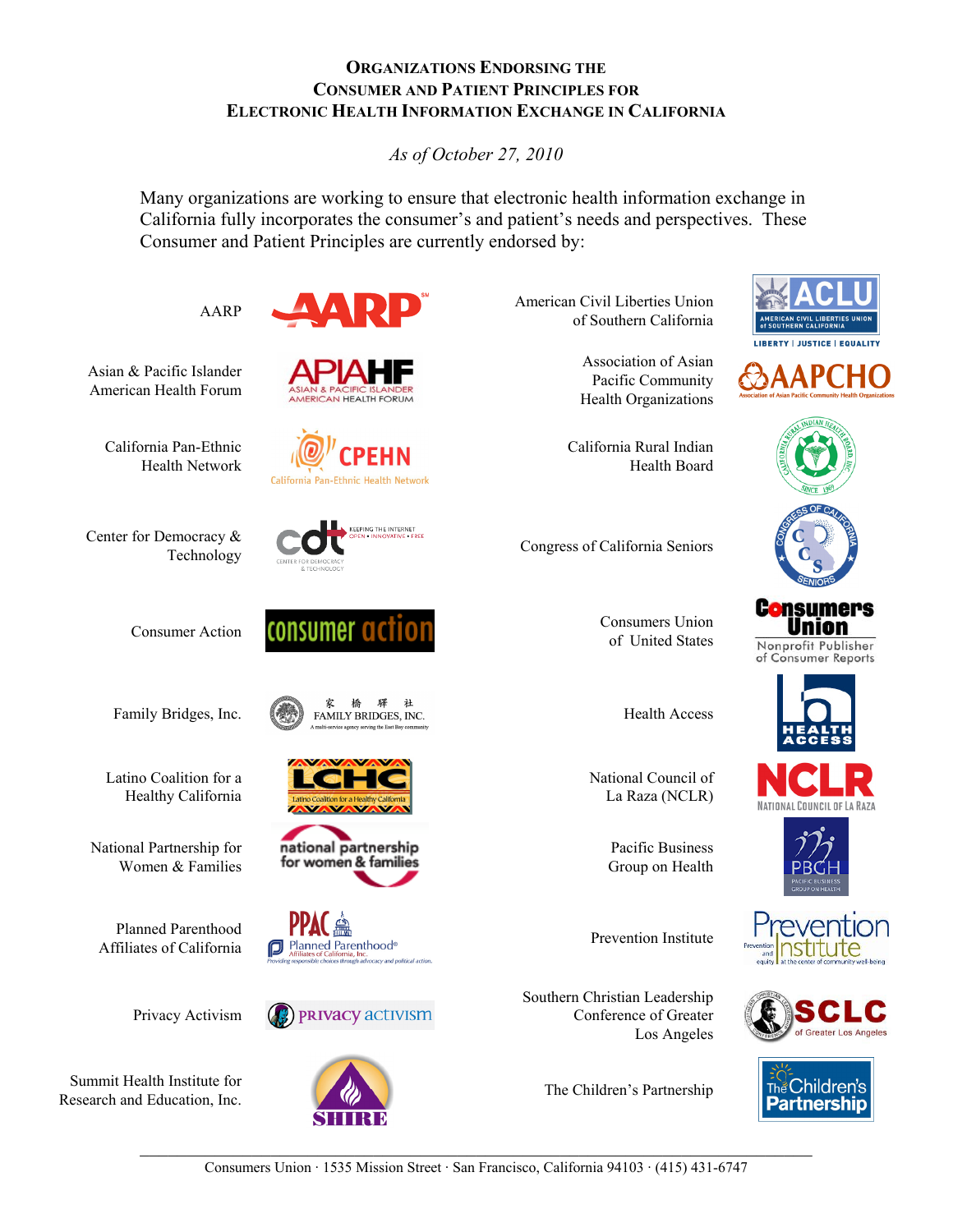#### **CONSUMER AND PATIENT PRINCIPLES FOR ELECTRONIC HEALTH INFORMATION EXCHANGE IN CALIFORNIA**

June 21, 2010

Electronic health information exchange and technology can improve health outcomes, empower patients to participate actively in their care, generate research data to improve population health, and improve the effectiveness of our health system. California's patients and consumers need the benefits to individual and population health that electronic health information exchange and technology can achieve. We need the better health care outcomes for individual patients; the better decisionmaking and care coordination among doctors and patients; the greater engagement of patients and families in their care. We need the better public health outcomes; the improved quality, safety, and efficiency of health care; the reduction of unnecessary care and costs. We need the deeper, more comprehensive understanding of individual and population health that electronic health information exchange can provide.

California's patients and consumers also want the better privacy and security of health information that health information technology can provide. Comprehensive privacy and security protections and fair information practices, in turn, engender the public trust necessary to adopt health information technology widely and achieve the benefits of electronic health information exchange across California.

The nine principles below are core expectations and minimum criteria that should govern the design and implementation of health information exchange and technology in California. California's patients and consumers will use these principles to benchmark and evaluate efforts to implement electronic health information exchange and technology in California. We will also use these principles to evaluate whether policymakers and providers ensure the requisite public transparency and trust necessary to succeed. We urge California's policymakers, providers and other stakeholders to adopt and use these nine principles as well.

These principles are interdependent, and the benefits, effectiveness, protections, and balance of any one may depend in significant part upon one or more other principles.

## **PRINCIPLES**

**1. IMPORTANT BENEFITS FOR INDIVIDUAL HEALTH:** Electronic health information exchange and technology should be designed and used to improve individual health care and its quality, safety, and efficiency. Patients should have ready and complete electronic access to their health data as well as relevant tools and educational resources, in their primary or preferred languages, to make meaningful use of that information. The technology should facilitate active engagement of patients in their health care, and engagement of family members and others as the patient chooses or law provides. It should enable full coordination of the patient's care among diverse providers and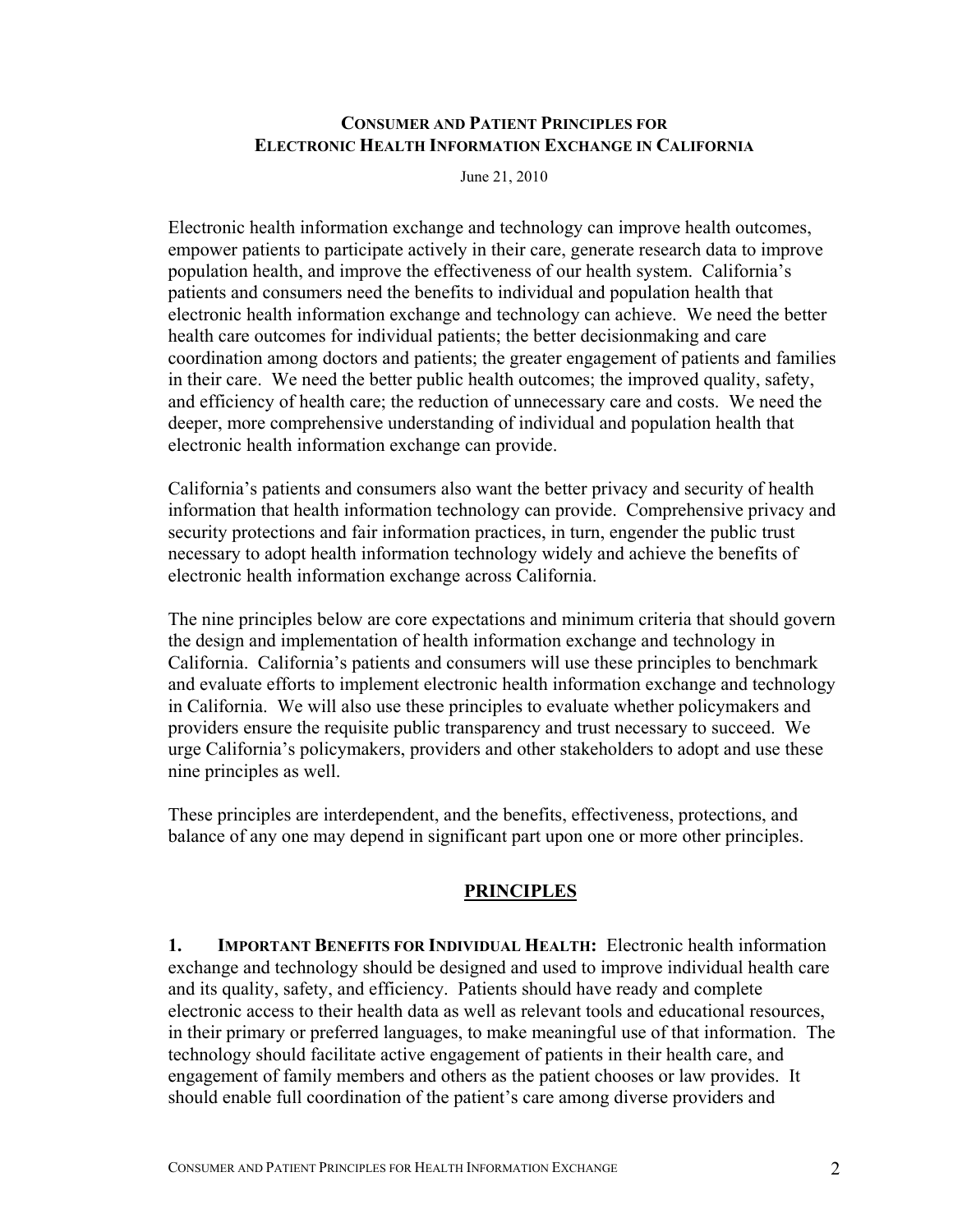systems. It should enhance the privacy and security of the patient's health information, and reduce costs.

**2. IMPORTANT BENEFITS FOR POPULATION HEALTH:** Electronic health information exchange and technology should also be designed and used to improve health for the public and communities at large, such as promoting healthy environments and preventing unhealthy environments; reducing and preventing chronic diseases, epidemics, and health disparities; promoting patient safety and preventing medical errors; measuring and reporting the quality and performance of providers and facilities, and the comparative effectiveness of treatments; and reducing the cost of health care.

**3. INCLUSIVITY AND EQUALITY:** All Californians should have full and equal use of electronic health information exchange and technology and their benefits, including California's underserved low-income communities, communities of color, people speaking primary languages other than English, people with disabilities, seniors and youth, immigrant residents, and rural and inner-city communities.

**4. UNIVERSAL DESIGN, ACCESSIBILITY AND INTEROPERABILITY:** Electronic health information exchange and technology should be designed and built to meet the diverse needs of all Californians from the outset, without barriers or diminished function or quality for some. Universal design anticipates and accommodates, for example, the differing needs of older people and younger people; of people from diverse cultures and communities and the need for cultural competency; of people who use diverse languages at home and the need for linguistic competency and translation; of people with diverse abilities and disabilities; of people across the range of income levels; of people across the range of literacy in reading, health care, and electronic technology. Different systems and different patients and providers should interconnect easily.

**5. PRIVACY AND SECURITY:** Health information exchange and technology must promote trust and protect the privacy, security, confidentiality, and integrity of health data. Strong privacy and security policies should be established to accomplish these ends, which are then supported by the technology necessary to implement and enforce them. To this end, health information exchange and technology should be further governed by the data stewardship rules and fair information practices specified in Appendix A, and sufficient security safeguards should protect all health data against such risks as loss or unauthorized access, destruction, use, modification, or disclosure. Both policy and technology should incorporate innovations that can enhance individual privacy and security and address new risks.

**6. PREVENTING MISUSE OF HEALTH DATA:** Electronic health information exchange and technology should protect against misuses of health data, including the use of health data to deny or restrict health care or insurance coverage; restrict or deny credit or other financial benefits; engage in unsolicited marketing to patients and consumers; restrict or deny employment or housing; and deny or restrict a patient's rights under the law, including a patient's rights in matters of law enforcement, national security, and immigration enforcement.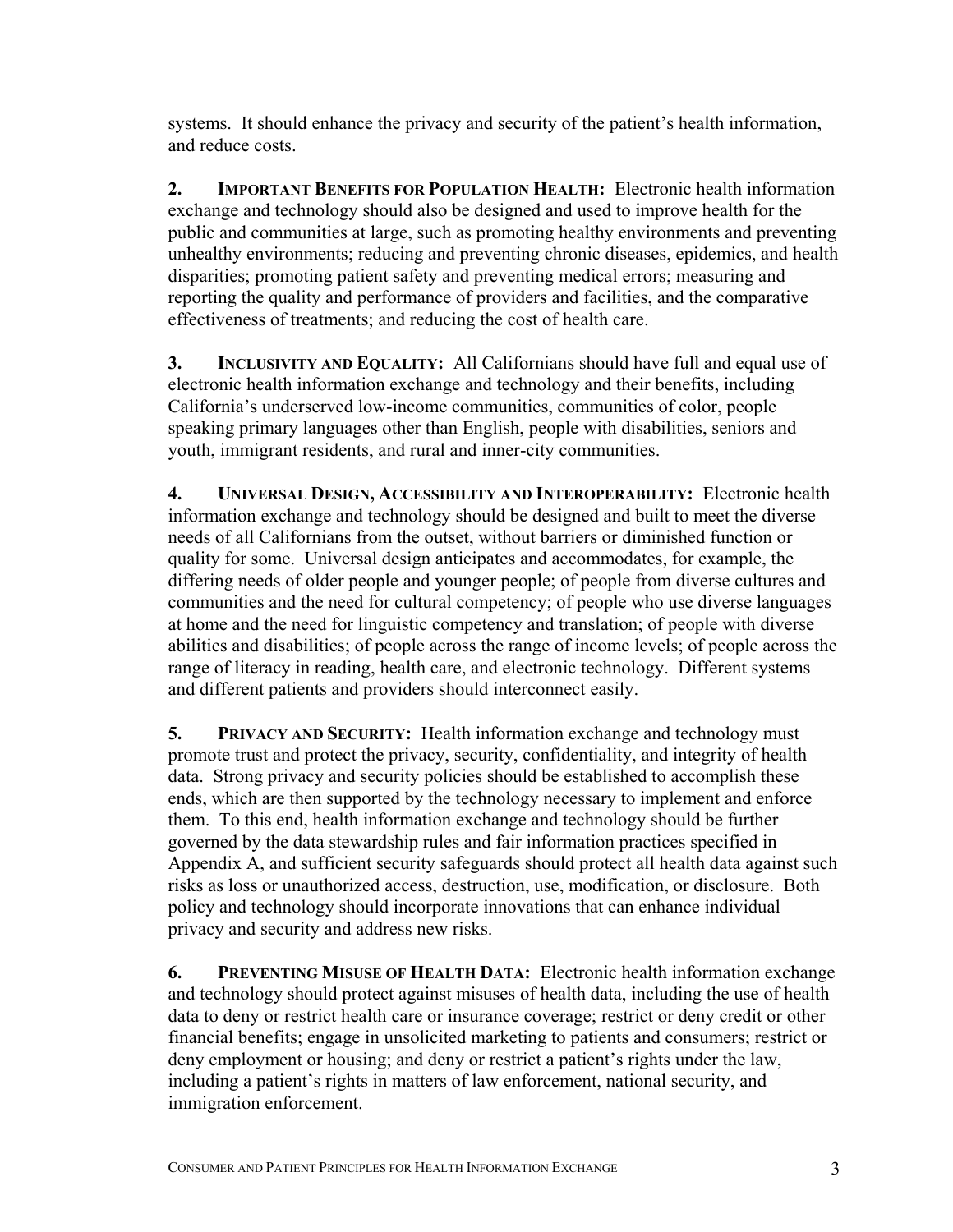**7. PARTNERSHIP AND HIT LITERACY:** Electronic health information exchange and technology should connect patients, providers, public health officials, and consumers as partners in personal and public health care. Such partnership requires that patients and consumers be informed in their primary languages about how to use health information exchange and technology well, and about patients' rights, remedies, and responsibilities.

**8. ACCOUNTABILITY:** Entities that collect, access, or use health data, and the governmental agencies that oversee them, must be held accountable for realizing the benefits of health information exchange for California's patients and communities.

**9. ENFORCEMENT:** Entities that collect, access, or use health data, and the governmental agencies that oversee them, must be held accountable for enforcing the protections of health information exchange for California's patients and communities. Sufficient resources and adequate legal and financial remedies must exist to address breaches or violations. The benefits and protections of health information exchange are public goods, and enforcement proceedings should be transparent and public.

# **Appendix A**

## **SPECIFIC PRINCIPLES FOR PRIVACY AND SECURITY OF HEALTH INFORMATION**

Under principle 5 above, Privacy and Security, health information exchange and technology should be further governed by the following data stewardship rules and fair information practices.

**5a. OPENNESS AND TRANSPARENCY:** All data stewards should make their policies and practices regarding health information open and transparent to patients and to the public generally. Data stewards should inform individuals about what personal health information exists about them, for what purpose or purposes it may be used, who can access and use it, and who retains it. Data stewards should also maintain and provide individuals with corresponding audit trails.

**5b. COLLECTION LIMITATION:** Personal health information should only be collected for specified purposes, should be obtained by lawful and fair means, and, where possible, with the knowledge and consent of the data subject.

**5c. PURPOSE SPECIFICATION AND MINIMIZATION:** The purposes for which personal health data are collected should be specified at the time of collection, and only the information reasonably necessary for those purposes should be collected.